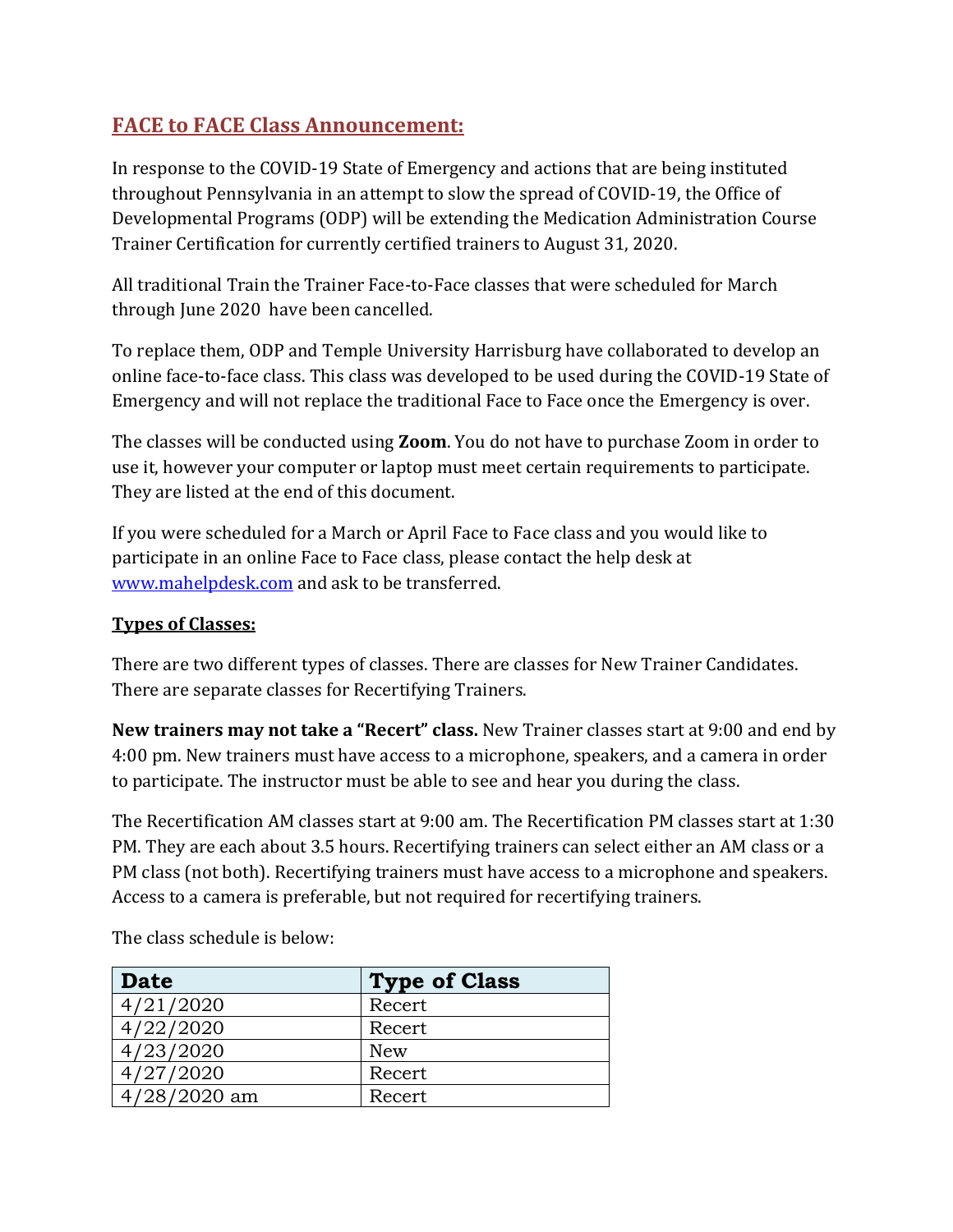| 4/28/2020 pm   | Recert     |
|----------------|------------|
| 4/29/2020      | New        |
| 4/30/2020      | Recert     |
| 5/12/2020      | Recert     |
| 5/13/2020      | New        |
| 5/14/2020 am   | Recert     |
| $5/14/2020$ pm | Recert     |
| 5/20/2020      | <b>New</b> |
| 5/21/2020      | <b>New</b> |
| 6/2/2020       | Recert     |
| 6/3/2020       | <b>New</b> |
| 6/4/2020       | Recert     |
| 6/16/2020      | Recert     |
| 18/2020<br>67  | New        |

# **Zoom Requirements**

## **Smartphone**

Zoom will work with your smartphone on iOS (iPhone) and Android platforms. You can join a Zoom meeting via teleconferencing/audio conferencing (using a traditional phone). This is useful when: you do not have a microphone or speaker on your PC/Mac.

**An internet connection** – broadband wired or wireless (3G or 4G/LTE). Minimum bandwidth is 600kbps (up/down) and recommended is 1.5 Mbps (up/down). Check your Internet bandwidth using [Speedtest](http://www.speedtest.net/) (Links to an external site.).

- A microphone built-in to your computer or USB plug-in or wireless Bluetooth.
- Built-in headset jack from laptop or desktop. Even if your laptop or desktop has speakers, you must plug in a headset so that the sound from the speakers does not cause an echo in the Zoom meeting. Any headset with a 3.5mm plug will plug in.

## **Additional information about Zoom use for Wi-Fi**

When your mobile device is running in 3G or 4G/LTE mode, the **Zoom** app will only send a maximum of 1MB/min of data in accordance with Apple's guideline for bandwidth usage for a data plan. It's our recommendation to **use WiFi** when possible for the best overall experience.

#### **You must also have access to a microphone**

• A USB headset with microphone and earphones is recommended**.** Please see [this list of](http://www.logitech.com/en-us/headsets?filters=3499)  [recommended headsets\(Links](http://www.logitech.com/en-us/headsets?filters=3499) to an external site.) by Logitech.